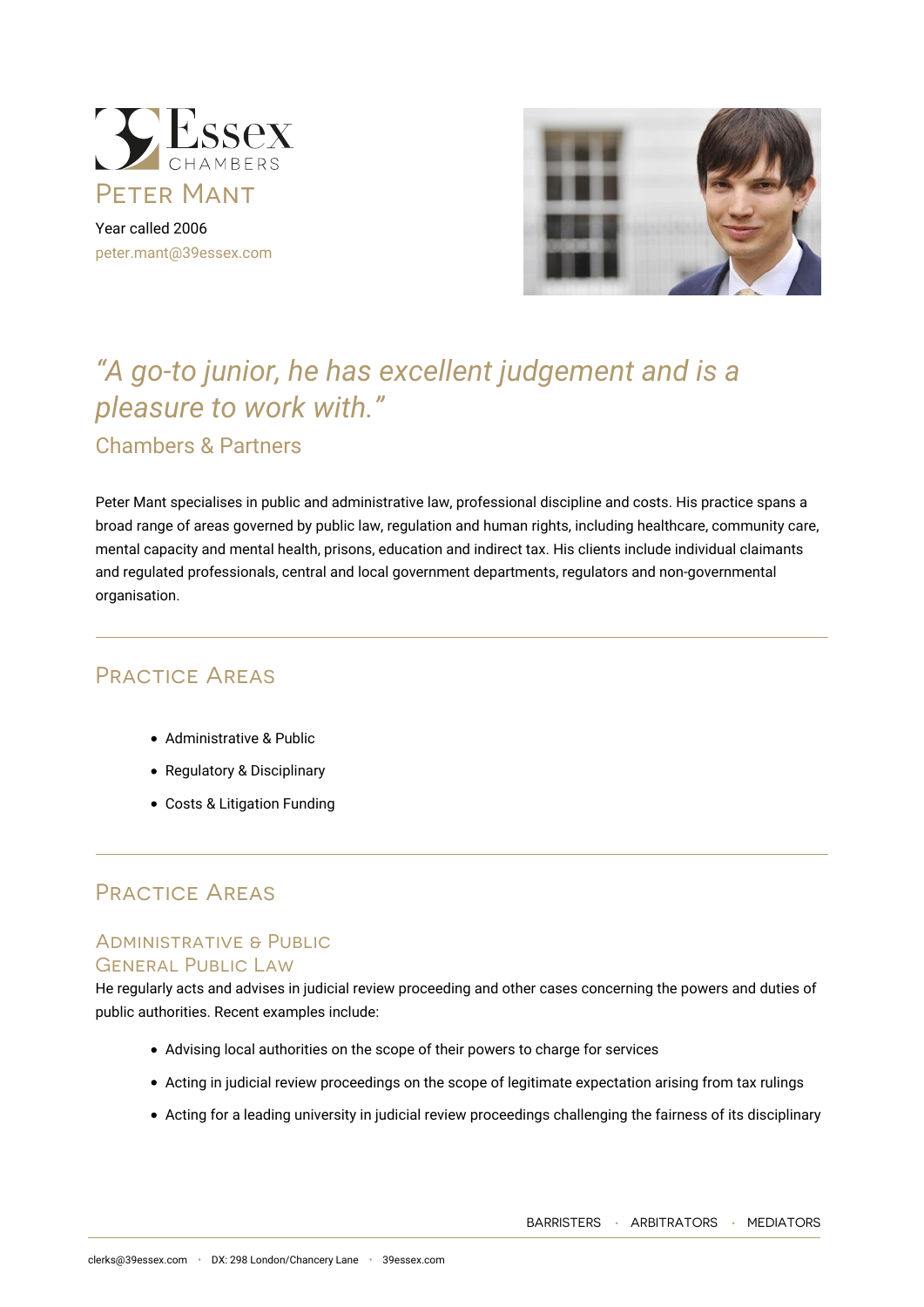procedures

- Undertaking a standards investigation into the conduct of the leader of a county council (with Jenni Richards QC)
- Acting for the family of a child refused exceptional funding for medication for a rare inherited condition
- Advising a group of families on a proposed judicial review of the Welsh Assembly Government's plans for Welsh language primary schools in Cardiff
- Advising public authorities on consultation requirements and PSED duties
- Acting and advising in a range of claims under the Equality Act 2010
- Acting and advising in prisons cases concerning categorisation, parole and conditions

### Mental Health

Peter has particular expertise in mental health law, including cases where provisions of the Mental Health Act 1983 and the Mental Capacity Act 2005 overlap. Recent examples of his work in this area include:

- The leading case on deprivation of liberty under a Community Treatment Order and the scope of the First Tier Tribunal's power to address human rights breaches arising under a CTO (in the Court of Appeal, awaiting a decision on permission to appeal to the Supreme Court)
- Upper Tribunal cases on deprivation of liberty under guardianship and on conditional discharge
- Judicial review proceedings on the scope of section 117 aftercare duties
- Displacement of nearest relative applications in the county court
- More complex first instance tribunal hearings raising difficult points of law or evidence
- Damages claims and inquests concerning mental health patients

# Mental Capacity

Peter regularly appears in the Court of Protection, instructed by the Official Solicitor, families, NHS bodies and local authorities. He is particularly expert in matters concerning deprivation of liberty, having acted as junior counsel in the Supreme Court in *Cheshire West*.

He has experience of acting in the most serious cases concerning medical treatment and personal welfare, including:

- Applications about end of life care
- Obstetric care and forced contraception
- Capacity to consent to marriage and annulment of marriage
- Capacity to consent to sexual relations
- Proceedings to determine issues of residence, contact and care, including cases involving serious allegations of physical and/or sexual abuse
- Applications under the inherent jurisdiction

He also undertakes property and affairs work, acting for individuals, public bodies and charities in cases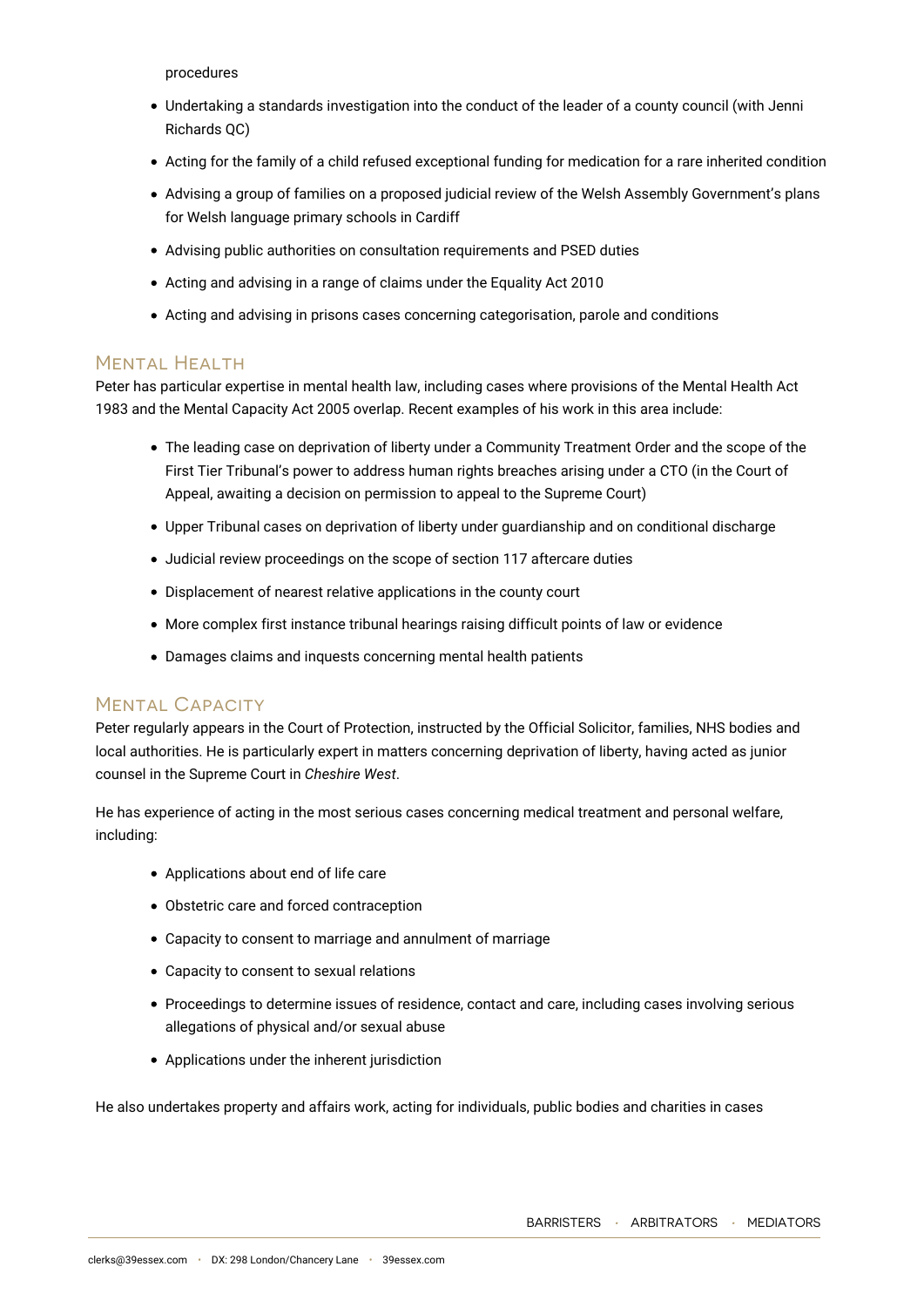concerning statutory wills, disputed gifts and the appointment or removal of deputies and attorneys.

# Community Care

Peter acts and advises in a wide range of community care matters, including:

- Judicial review claims in respect of the withdrawal and/or reduction of services
- Ordinary residence disputes (including advising the Secretary of State on cases that are referred to him for determination)
- Age assessment proceedings
- Disputes concerning section 117 aftercare
- Civil proceedings in respect of care home charges
- Advisory work on the powers and duties of local authorities and health bodies, including consultation and equality duties

#### Inquests and Inquiries

Peter acts for interested parties in inquests and inquiries, especially those with a public element and where article 2 is engaged. He acted for the family of Cheryl James in the recent fresh inquest into her at Deepcut barracks in 1995 (led by Alison Foster QC). He was also instructed as junior counsel on behalf of the Food Standards Agency in the Public Inquiry into the September 2005 Outbreak of E.coli O157 in South Wales in which a number of school children died.

# Human Rights, EU and International Law

Peter has a particular interest in human rights and international law, having worked at the registry of the European Court of Human Rights in Strasbourg in 2009/10. Many of the cases in which he is instructed raise human rights issues, including the right to life under article 2, deprivation of liberty under article 5 and the right to family life under article 8.

He has acted for individuals in a range of claims for damages under the Human Rights Act 1998, including:

- Proceedings against the police under article 2 in respect of the death of a vulnerable young man who was run over on a motorway after officers left him in a layby
- A claim under article 8 on behalf of a patient detained under the Mental Health Act 1983 who was denied access to his nephews for two years
- A challenge, under articles 3 and 8, to inadequate provision of washing facilities for a disabled prisoner
- Various claims in respect of unlawful deprivation of liberty in prisons, hospitals and care homes under Article 5
- A claim, under article 8, against the home office in respect of serious procedural failings which led to the wrongful removal from the United Kingdom of a member of the Royal Society of Chemistry and his family

Peter acts and advises in cases with an EU law dimension, including a number of recent cases concerning agriculture and farm subsidies (as well as indirect tax cases).

He appeared on behalf of a domestic worker in one of the leading UK cases on diplomatic immunity in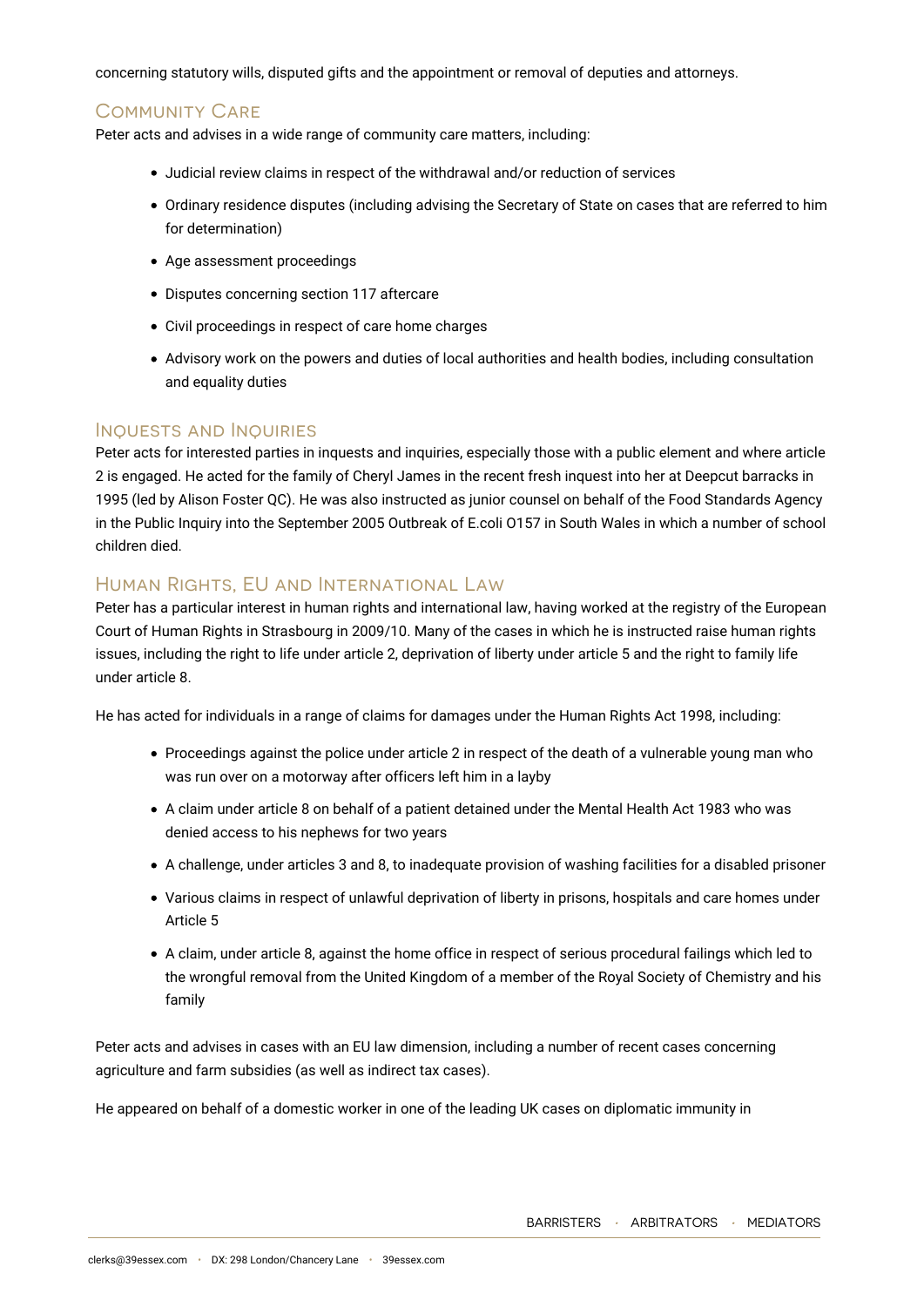employment claims.

# VAT

Peter also undertakes VAT work. His recent cases in this field have included an Upper Tribunal appeal about the payment on account scheme and its compatibility with EU law; the correct VAT treatment of meals on wheels as a supply of takeaway food; and a major MTIC fraud case.

### Regulatory & Disciplinary

Peter is ranked by Chambers & Partners and the Legal 500 as a leading junior in regulatory law. The focus of his regulatory practice is in the High Court where he appears on behalf of individuals and their regulators in judicial reviews proceedings and appeals. He also undertakes advisory work; he has worked closely with a number of major regulators on matters concerning their policies, rules and procedures. His regular clients include the Professional Standards Authority and the General Medical Council. The following are examples of his recent work in this field:

- Acting for the Professional Standards Authority in numerous section 29 appeals
- Acting for other regulators and individuals in a broad range of appeals concerning doctors, nurses, social workers and other health and social care professionals
- Advising a leading health care regulator on the lawfulness of its policies and procedure rules
- Advising the Professional Standards Authority on aspects of its internal procedure
- Acting in judicial review claims concerning a range of matters, including the lawfulness of an investigation, alleged bias and breaches of Article 8
- Advising on matters of EU law in respect of the mutual recognition of professional qualifications
- Acting in more complex first instance tribunal hearings

### COSTS & LITIGATION FUNDING

Costs work and related commercial claims account for about a quarter of Peter's practice. He regularly appears in costs hearings – including detailed assessments and appeals – in the SCCO, the High Court and the county courts. Matters in which Peter recently has been instructed include:

- Issues arising out of the Jackson reforms
- The recoverability of success fees and insurance premiums
- The status of solicitors' bills (interim statute bills or requests for payments on account)
- Alleged breach of CFA terms
- Solicitors' negligence
- Judicial review of legal aid agency funding decisions
- The compatibility of success fees with article 10 ECHR
- Costs budgeting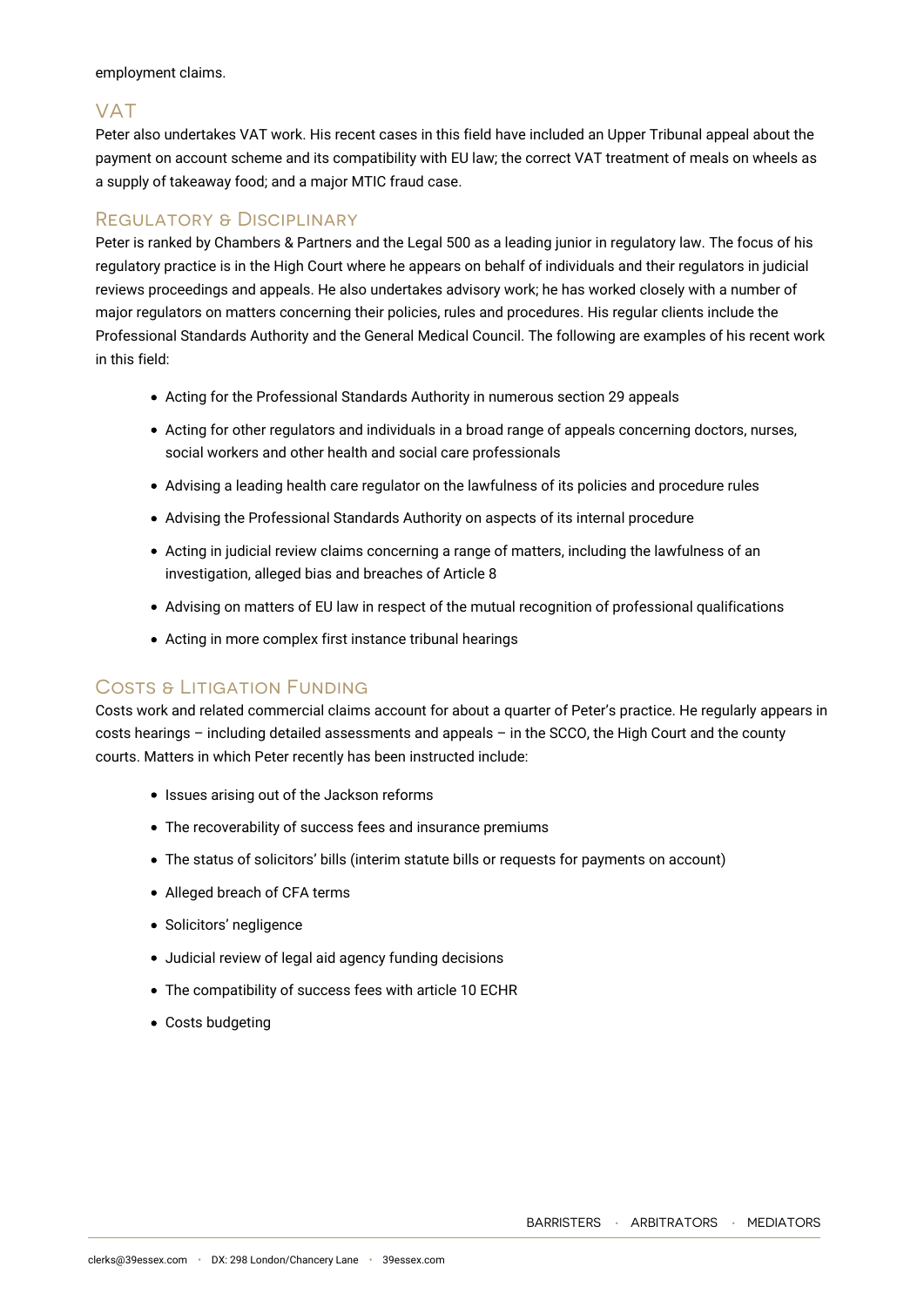# **CASES**

#### **Supreme Court**

- *Welsh Ministers v PJ* [2018] UKSC 66 deprivation of liberty under a CTO (with Jenni Richards QC)
- *Cheshire West v P* [2014] UKSC 19– landmark case on deprivation of liberty in care settings (with Jenni Richards QC)

#### **Court of Appeal**

- *R (CXF) v Central Bedfordshire CCG* [2018] EWCA Civ 2852 scope of duty to provide aftercare under s.117 MHA (with Eleanor Grey QC)
- *PJ v A Local Health Board* [2017] EWCA Civ 194 deprivation of liberty under a CTO
- *Irvine v General Medical Council* [2017] EWCA Civ 1296 application for permission and stay of erasure decision
- *R (Raschid) v LB Merton* [2016] EWCA Civ 622 costs in judicial review proceedings that settle when claim becomes academic

#### **Administrative Court**

- *R (Bramhall) v General Medical Council* [2019] EWHC 3525 (Admin) judicial review of decision to reopen disciplinary proceedings against surgeon who marked his initials on patients' livers
- *Uwen v General Medical Council* [2019] EWHC 3483 (Admin) appeal against erasure raising issues as to the correct approach to the test for dishonestly
- *Professional Standards Authority v (1) NMC (2) Lembethe* [2019] EWHC 3326 (Admin) serious procedural irregularity in not admitting apparently determinative evidence in fitness to practise proceedings
- *Tariquez-Zaman v General Medical Council* [2019] EWHC 2927 (Admin) appeal against erasure for serious sexual misconduct
- *Collen Nkomo v General Medical Council* [2019] (Admin) doctor's appeal against erasure for fraud conviction
- *Ihsan v General Medical Council* [2019] EWHC 716 (Admin) doctor appeal against erasure for sexual misconduct
- *Grant v HCPC* [2019] EWHC 811 (Admin) social worker appeal against striking off for dishonesty
- *Professional Standards Authority v (1) NMC (2) Ali* [2019] EWHC 656 (Admin) appeal against decision imposing suspension without review when there was an on-going risk of repetition
- *R (ZT) v Croydon LBC* [2019] 1 WLUK 210 interim injunction in age assessment dispute
- *R (Hutchinson) v Secretary of State for Health* [2018] EWHC (Admin) 1698 judicial review of government decision to introduce Accountable Care Organisations to the NHS
- *Ijsselmuiden v General Medical Council* [2018] EWHC 1199 (Admin) appeal against suspension based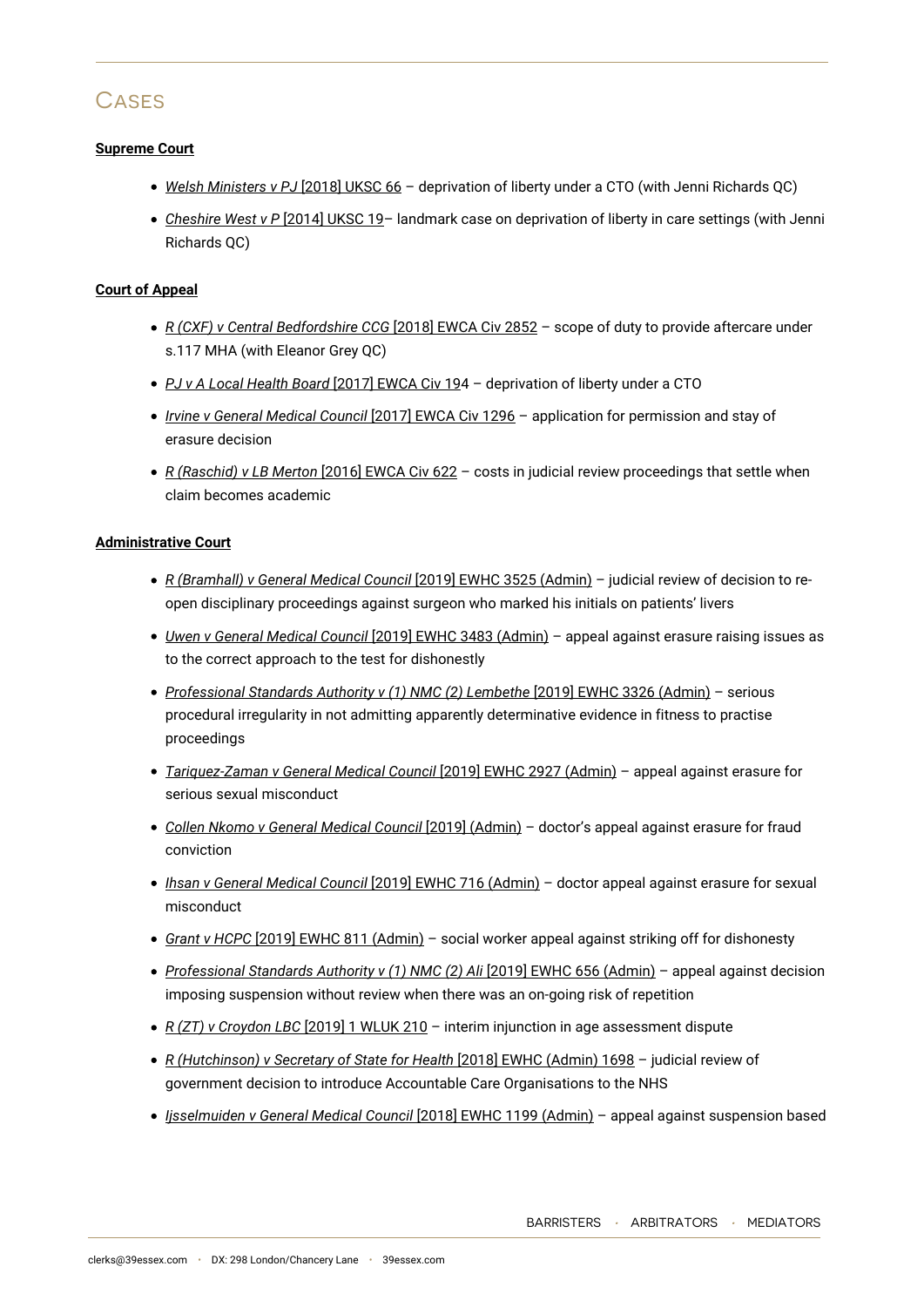on failure to undergo health assessment

- *R (Hawking) v Secretary of State for Health* [2018] EWHC 989 (Admin) judicial review costs capping order in crowd funded judicial review
- *Oyasanya v General Medical Council* [2018] EWHC 338 (Admin) decision on scope of court's powers under s.38 of Medical Act 1983
- *Yusuff v General Medical Council* [2018] EWHC 13 (Admin) case giving guidance on the correct approach to continuing denials at a fitness to practise review hearing
- *Motala v General Medical Council* [2018] EWHC 2923 (Admin) doctor's appeal against extension of suspension for sexual misconduct
- *Professional Standards Authority v (1) NMC (2) Judge* [2017] EWHC 817 (Admin) appeal against decision not to strike off nurse who physically and emotionally abused a vulnerable patient
- *Abbas v GMC* [2017] EWHC 51 doctor's appeal against erasure for multiple failings including deliberate breach of interim orders
- *Professional Standards Authority v (1) NMC (2) Dalton* [2016] EWHC 1983 (Admin) important decision on charging dishonest denials distinguishing the Privy Council judgment in Misra
- *Professional Standards Authority v (1) HCPC (2) Ajeneye* [2016] EWHC 1237 (Amin) appeal against unduly lenient sanction for provision of false references
- *Ariyanayagam v GMC* [2015] EWHC 3848 (Admin) appeal against erasure for regular dishonest absenteeism
- *Shaw v GOsC* [2015] EWHC 2721 (Admin) leading case concerning the meaning and scope of "unacceptable professional conduct"
- Desmond James & Doreen James v HM Coroner for Surrey [2014] EWHC 2585 (Admin) application for fresh inquest into the death of Cheryl James at Deepcut barracks (with Alison Foster QC)
- *R (Mire) v Royal Institution of Chartered Surveyors* [2015] EWHC 1524 (Admin) challenge on Article 8 grounds to decision to commence disciplinary proceedings
- *Professional Standards Authority v (1) HCPC (2) Ghaffar* [2014] EWHC 2708 (Admin) appeal against unduly lenient sanction for repeated dishonesty
- *Professional Standards Authority v (1) GDC (2) Endicott* [2014] EWHC 2280 (Admin) appeal against irrational findings of fact by regulatory panel
- *Professional Standards Authority v (1) GChC (2) Briggs* [2014] EWHC 2190 "under prosecution" as a ground of appeal under section 29
- *R (GSTS Pathology Ltd) v HMRC* [2013] EWHC 1801 (Admin) legitimate expectation and tax treatment of pathology services (with Alison Foster QC)

#### **Court of Protection and High Court Inherent Jurisdiction**

- *London Borough of Tower Hamlets v PB* [2020] EWCOP 34 leading case on capacity and alcohol dependence (with Fenella Morris QC)
- *A Clinical Commissioning Group v AF* [2020] EWCOP 16 three day Skype trial concerning withdrawal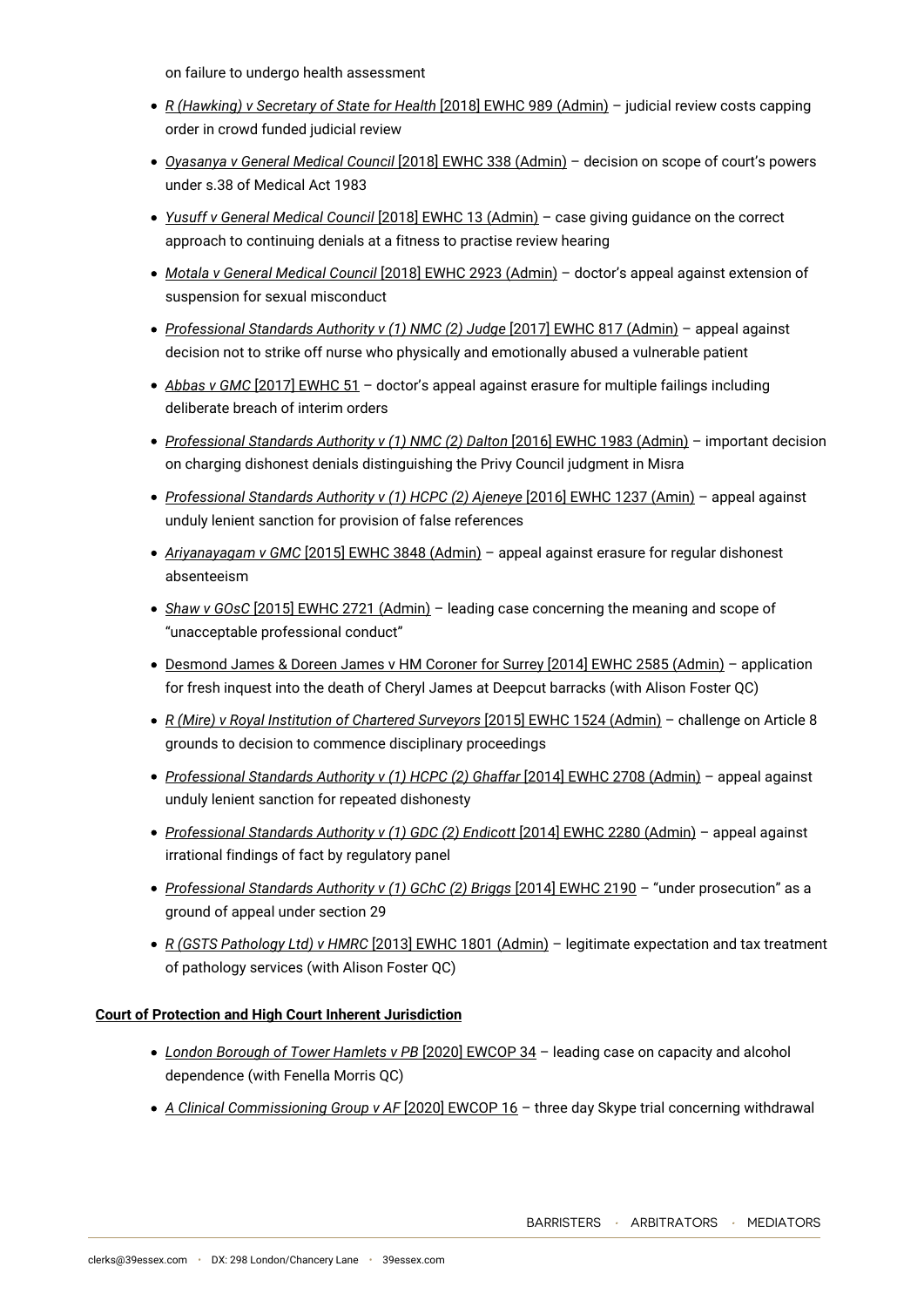of CANH

- *London Borough of Croydon v KR & Anor* [2019] EWHC 2498 (Fam)– important case on proper limits of inherent jurisdiction
- *A Clinical Commissioning Group v P (Withdrawal of CANH)* [2019] EWCOP 18 withdrawal of life sustaining treatment
- *MASM v MMAM* [2015] 3 WLR 190 leading case on contempt in Court of Protection proceedings
- *P v Surrey County Council* [2015] EWCOP 54 claim for breach of Article 5 where DOLS supervisory body failed to consider alternative options
- *Re LDV* [2013] EWHC 272 (Fam) capacity to consent to informal admission to a psychiatric hospital

#### **Upper Tribunal and other Tribunals**

- *Marsden Caterers v HMRC* [2016] UKUT 88 (TCC) appeal concerning application of the payment on account scheme and its compatibility with EU law
- *Manifold (t/a Easy Living Meals on Wheels) v Revenue and Customs Commissioners* [2016] STI 2704 VAT treatment of "meals on wheels"
- *Secretary of State for Justice v KC* [2015] UKUT 376 (AAC) leading case on deprivation of liberty on conditional discharge of patients who lack capacity
- *KD v A Borough Council* [2015] UKUT 251 (AAC) leading case on deprivation of liberty and guardianship
- *Abusabib v Taddese* [2013] I.C.R. 603 diplomatic immunity and employment of domestic workers
- *GA v Betsi Caowaladr University LHB* [2013] MHLO 50 community treatment orders and Tribunal's powers to grant discretionary discharge
- *GSTS Pathology Ltd v HMRC* [2014] STI 1610 VAT treatment of pathology services (with Alison Foster QC)
- *4 Distribution v HMRC* [2009] S.T.I. 643 missing trader intra-community fraud case (with Philip Singer QC)

#### **Inquests and Inquiries**

- *Independent Inquiry into Child Sexual Abuse* representing a core participant in the Archdiocese of Birmingham case study
- *Inquest into the death of Cheryl James* acting for the family of a young soldier who died at Deepcut barracks (with Alison Foster QC)
- *E.coli Public Inquiry* representing Food Standards Authority in inquiry into outbreak of E.coli at schools in Wales (with Alan Maclean QC)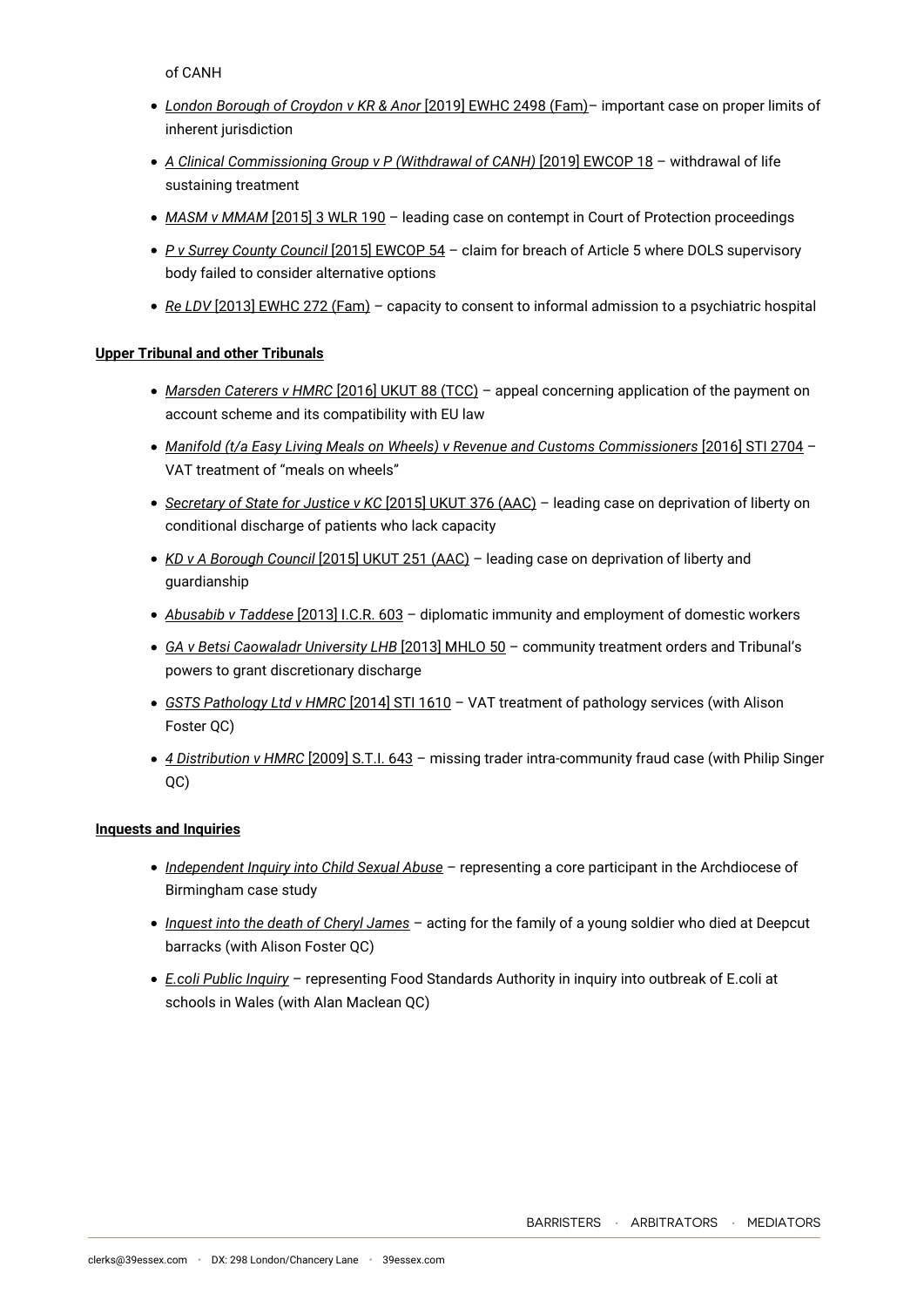# **RECOMMENDATIONS**

Peter Mant is recommended by Chambers & Partners and the Legal 500 in the areas of Professional Discipline and Court of Protection: Health & Welfare, as well as Administrative & Public Law in the Legal 500.

Quotes:

*"He is exceedingly bright and has a very calm, unflappable manner. Clients love his understanding of their needs and priorities."* Chambers and Partners 2020

"*He has an encyclopaedic knowledge of professional disciplinary case law."* Legal 500 2020

*"He is excellent; very communicative and on the ball."* Chambers and Partners 2020

*"Extremely knowledgeable and pragmatic. He has a very calm and approachable manner."* Chambers & Partners 2019

*"Peter is a calm and reassuring advocate who presents very well in court."* Chambers & Partners 2019

*"His knowledge of the Court of Protection and related social security issues is really very good, and he's very personable and good at dealing with people as well."* Chambers & Partners 2019

*"He has excellent judgment and is a pleasure to work with."* Legal 500 2018

*"Outstanding technically and very persuasive in court."* Chambers & Partners 2018

*"Highly intelligent and delightful to deal with. He is responsive and always makes himself available."* Chambers & Partners 2018

*"He's excellent. If I had a really difficult, very complex tricky question, or a costs question in the COP I'd go to Peter. He's a reliable, approachable, exceptionally knowledgeable and skilful barrister."* Chambers & Partners 2018

*"He's extremely clever, very calm, decent and judges like him. He's very thorough and doesn't mess around."* Chambers & Partners 2018

*"Peter is well regarded for his strong grasp of complex legal issues, attention to detail and straightforward approach."* Chambers & Partners 2017

*"A go-to junior, he has excellent judgement and is a pleasure to work with."* Chambers & Partners 2017

*"He's got a great academic mind and he's very good with clients – he's definitely rising."* Chambers & Partners 2017

"*Extremely knowledgeable on healthcare regulation.*" Legal 500 2017

*"He is incredibly intelligent, yet very practical. His advice is very grounded in practicality. It's very driven by what would be the best outcome for the client and how we would get there." Chambers & Partners 2016*

*"Technically excellent, he has a persuasive manner in court, and is calm and quietly confident." Chambers & Partners 2015*

*"He has a quiet but authoritative manner, is very measured and calm but is absolutely on the ball and able to put his*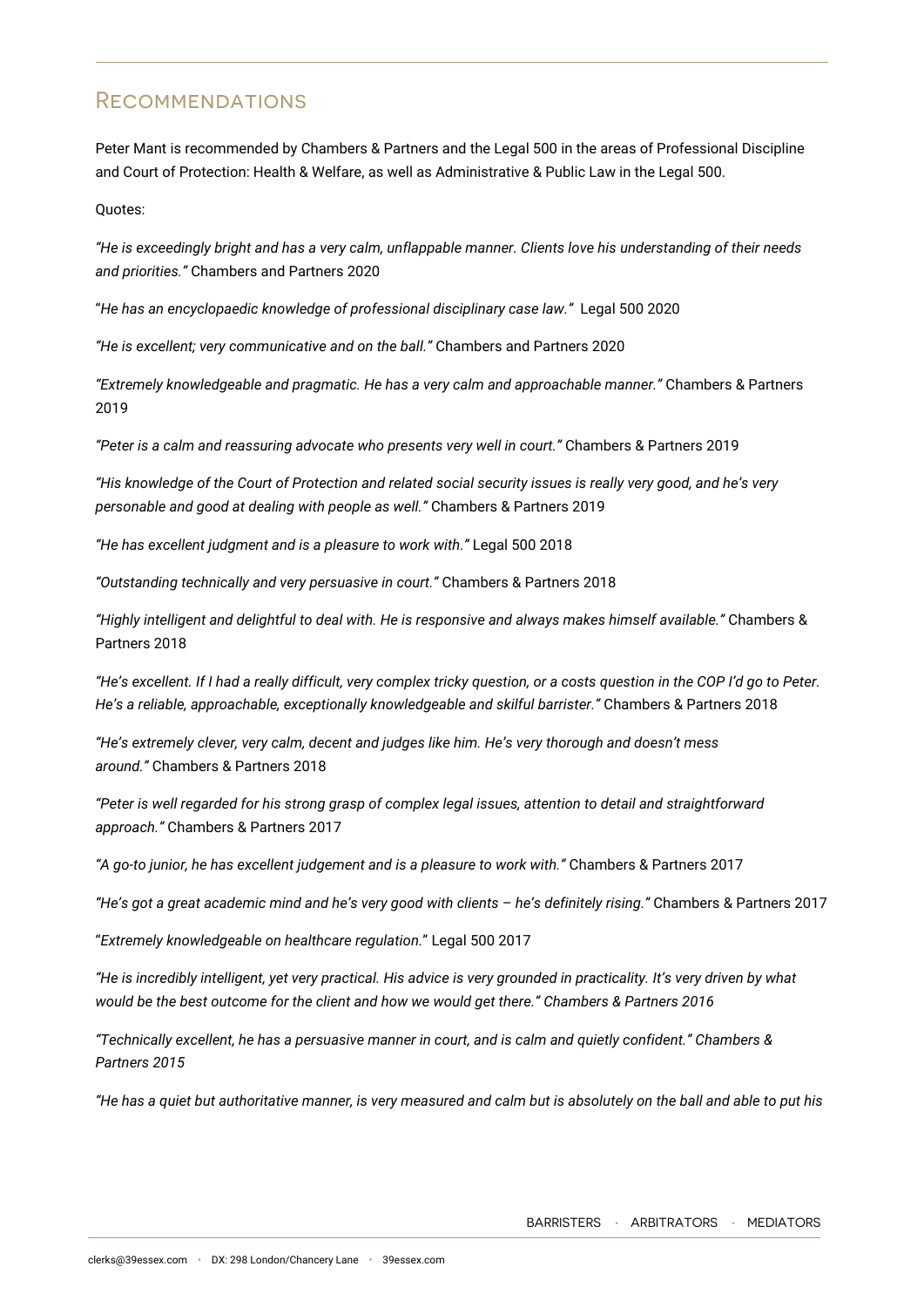# **APPOINTMENTS**

The Attorney General's B-panel

# **MEMBERSHIPS**

- Administrative Law Bar Association
- Human Rights Lawyers Association
- Bar Pro Bono Unit
- Justice
- Amnesty

# **QUALIFICATIONS**

#### **EDUCATION**

- College of Law. Bar Vocational Course: 2005-2006
- City University, CPE: 2004-2005
- Churchill College, Cambridge, BA History: 2000-2003

### Scholarships & Prizes

- Pegasus Scholarship for work at ECtHR: 2009
- Inner Temple Prize for outstanding BVC result: 2006
- Inner Temple Major Scholarship for BVC: 2005
- Inner Temple Major Scholarship for CPE: 2004